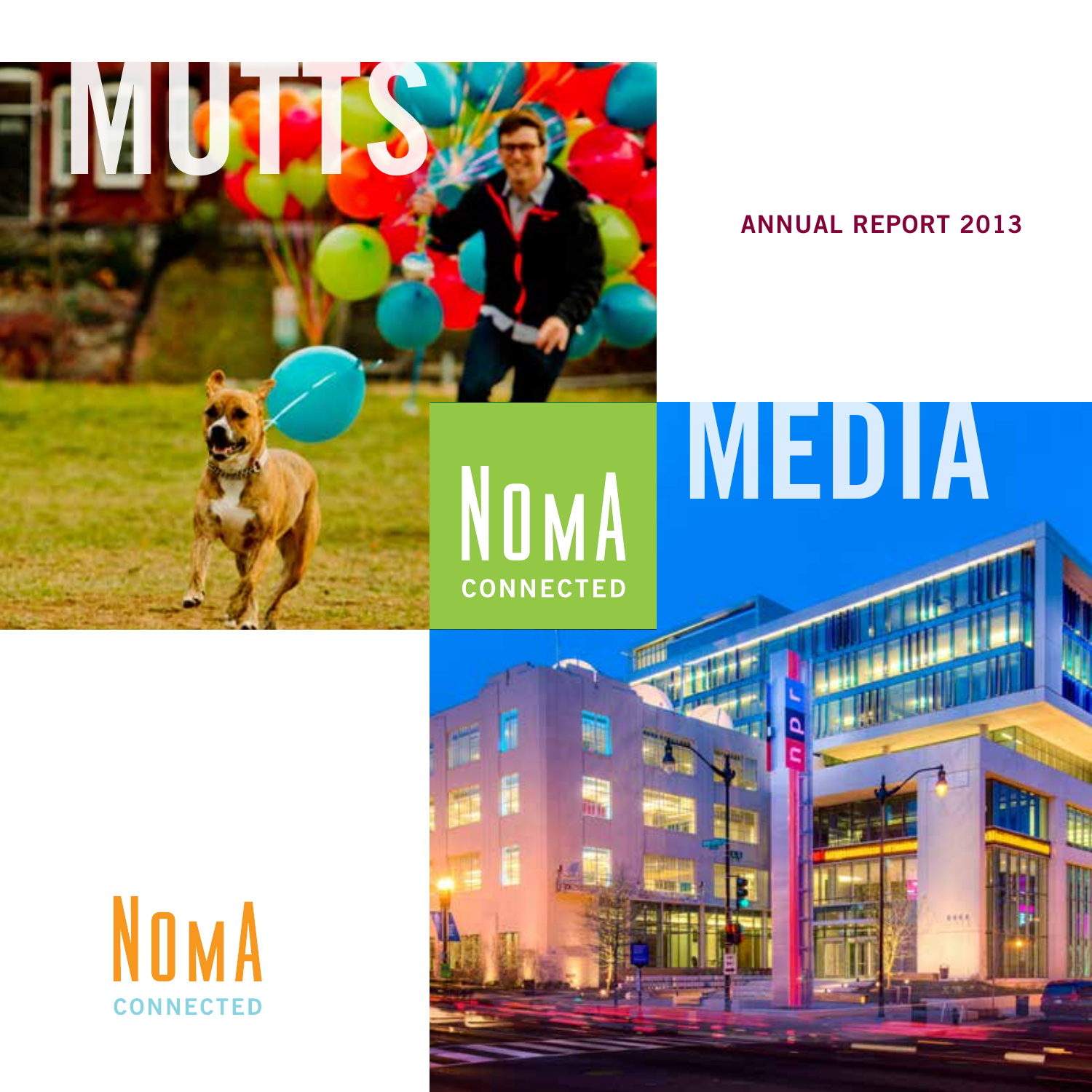#### Greetings from Doug Firstenberg and Robin-Eve Jasper

2013 — Another amazing year in NoMa. The neighborhood:

 > Welcomed NPR and NeighborWorks America to their new headquarters, bringing more than 1,000 new employees here;

- > Opened 1,303 new apartments and has 714 additional units under construction;
- > Celebrated the District's commitment of \$50 million for the creation of parks and public space;
- > Constructed the first free neighborhood WiFi system in the region; and
- > Welcomed five new retail businesses.

Transit resources, proximity to the Capitol, and the growth in developing neighborhoods from Shaw to H Street, NE have reinforced the centrality and connectedness of the commercial core of NoMa. The neighborhood is comfortably settling into its identity as a vibrant, walkable, and bikeable community. There are now more than 18,000 people living within a mile of First and M Streets, NE, and they show great interest in their community. They helped swell attendance at NoMa BID-sponsored events to more than 17,000 in 2013. Residential projects in NoMa are competing to have the best cyber cafes, rooftop pools, dog spas and bike amenities to attract this group of engaged, tech-savvy urban dwellers.

The NoMa BID continued to focus on ways to make NoMa great and on taking care of the day-to-day details. With the 2013 announcement of the District of Columbia's \$50 million commitment for NoMa parks and public realm beautification, the NoMa BID spent considerable time planning for public parks that will serve as civic plazas and recreational spaces, improvements to streets, and an art competition in the rail underpasses at K Street, L Street, M Street and Florida Avenue, NE. The cooperation and support of NoMa developers and other community stakeholders in this process has been nothing short of spectacular.

We also relied on our members for assistance as we built out NoMa's free outdoor WiFi system. That system, which was launched in April 2014, took months of planning and infrastructure development and is the first free neighborhood WiFi in DC.

Of course, the NoMa BID remains deeply engaged in addressing the current "street level" needs of the community. We worked closely with residents, businesses, property managers, the Metropolitan Police Department and a variety of other District agencies to address challenges associated with the reconstruction of First Street, NE and many other matters. We continued our outreach beyond the BID borders to welcome neighbors at our Family Film Nights at Sursum Corda and our July 4th Party, and to connect residents with employment in NoMa.

With 2014 off to a running start, we expect to announce great progress on many exciting new initiatives, and to make significant steps on major public realm initiatives throughout the year. Stay tuned!

Doug Firstenberg, Chairman of the Board  $\mathcal A$  Robin-Eve Jasper, President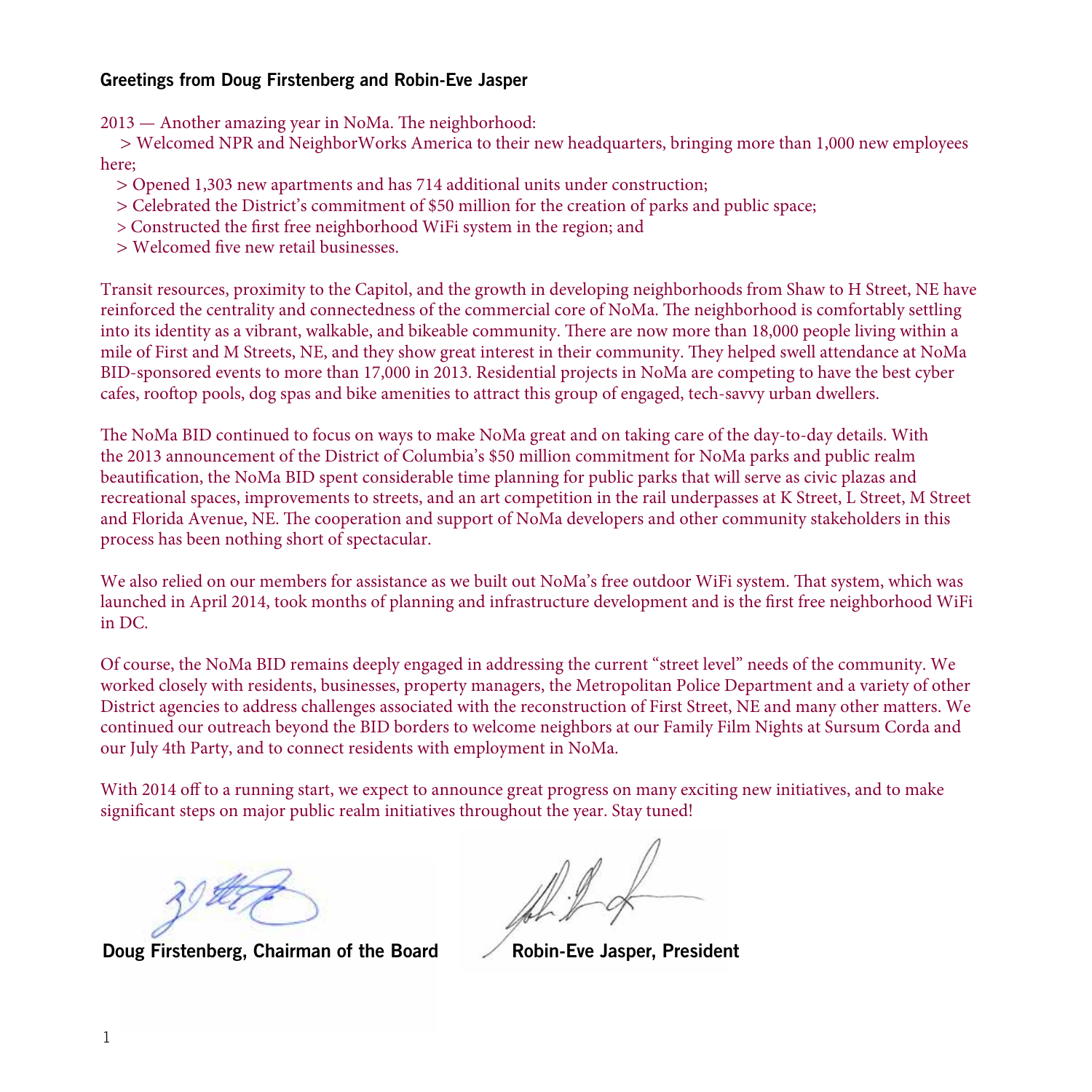#### LEASING: OFFICE & RESIDENTIAL



Private sector leasing remained strong in NoMa in 2013, with a particular focus on media entities.

> NPR moved 800 employees into their new headquarters on North Capitol Street, and opened their Studio 1 to neighborhood events and panels.

> Google signed a 58,100 SF lease and will move into snazzy new space at 25 Massachusetts Avenue, NW in April 2014.

> Congresswoman Eleanor Holmes Norton relocated from downtown to NoMa in April, and the BID and NoMa neighbors welcomed her team with balloons.

> NeighborWorks America, the Consumer Financial Protection Bureau, U.S. Interagency Council on Homelessness also leased a total of 386,251 SF in NoMa.



446,500+ SF Class A office net absorption in 2013

*L: Camden NoMa's ribbon-cutting in November. R: NeighborWorks America's new headquarters on North Capitol Street, NE. Photo courtesy STUDIOS Architecture and Bilyana Dimitrova Photography.*

All told, 1,303 apartments delivered in calendar year 2013, with luxurious amenities, rooftop pools, and great views of the Capitol.

- > Trilogy NoMa opened three buildings comprising 603 apartments.
- > Flats 130 added a second phase of 203 apartments.
- > Camden NoMa opened its first phase of 321 apartments.

> 77H opened in December 2013, with 303 apartments atop one of the city's first **Walmart** stores.

Additionally, two Class A multifamily buildings, Elevation and 2M, were under construction in FY 2013, and will collectively deliver 714 units in FY 2014.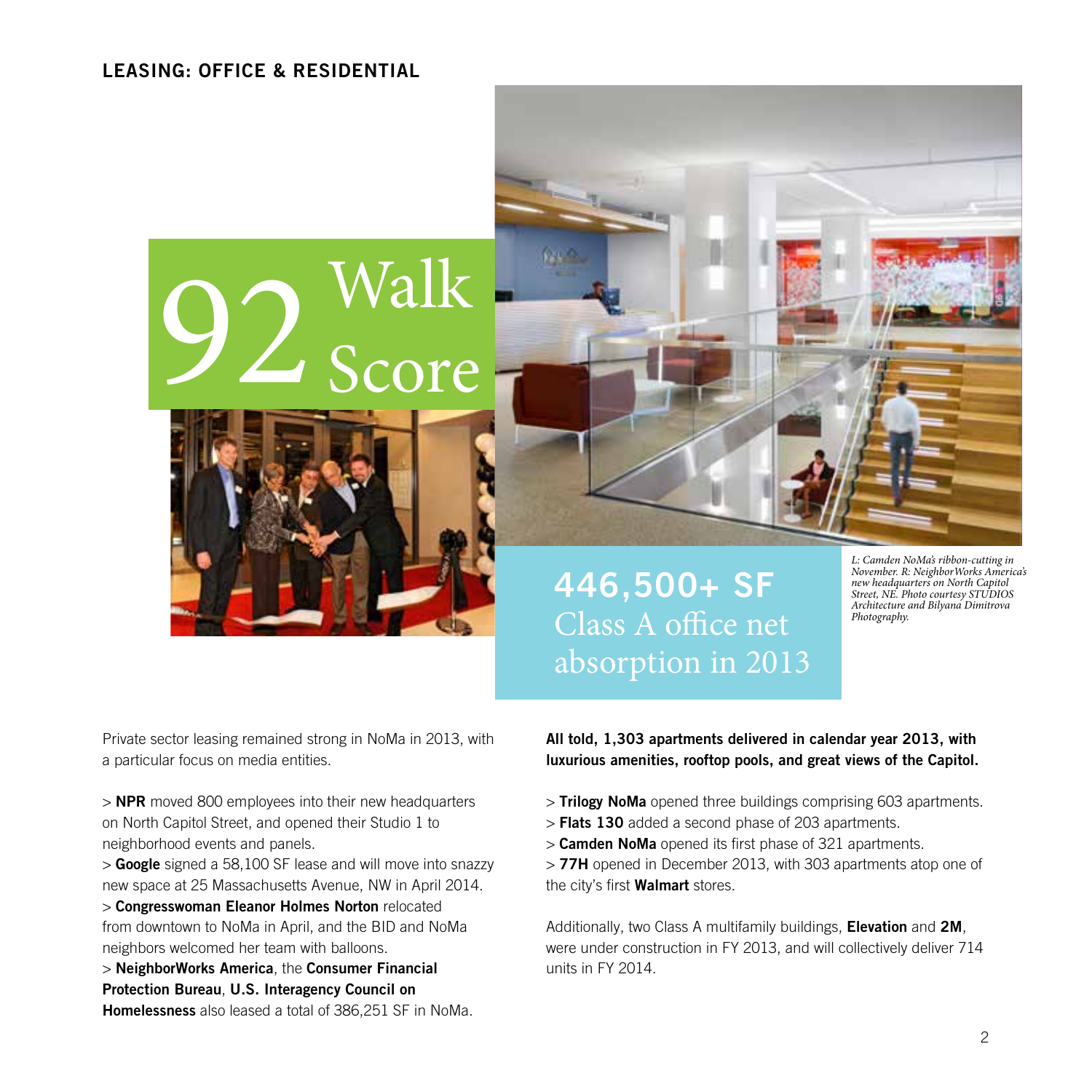# \$50 million for NoMa parks & public spaces from DC government

design contracts in process for NoMa park, underpass, and public space projects

*Above: Children playing at Two Rivers Public Charter School playground. R: Preliminary drawings of a public plaza at L Street, NE.* 

> At the urging of Mayor Vincent Gray, the District of Columbia Council voted in May to dedicate \$50 million in the budget to parks, playgrounds and greenspace in the rapidly growing NoMa neighborhood. The funds will be deployed over six years to the 501(c)3 NoMa Parks Foundation, which was created in 2012.

> Multiple potential park sites are being evaluated. Concurrently, the NoMa Parks team is establishing objectives and prioritizing parks projects outlined in the 2012 Public Realm Design Plan around six distinct experiences: gateways, activity centers, places for respite, recreational areas, places to gather, and ensuring that passing through NoMa is always a lovely walk.

6

The combination of these experiences will create a **welcoming** and energizing environment for the NoMa neighborhood. The development of critical partnerships, preliminary project scoping and design activities have commenced and activity will intensify in the coming months.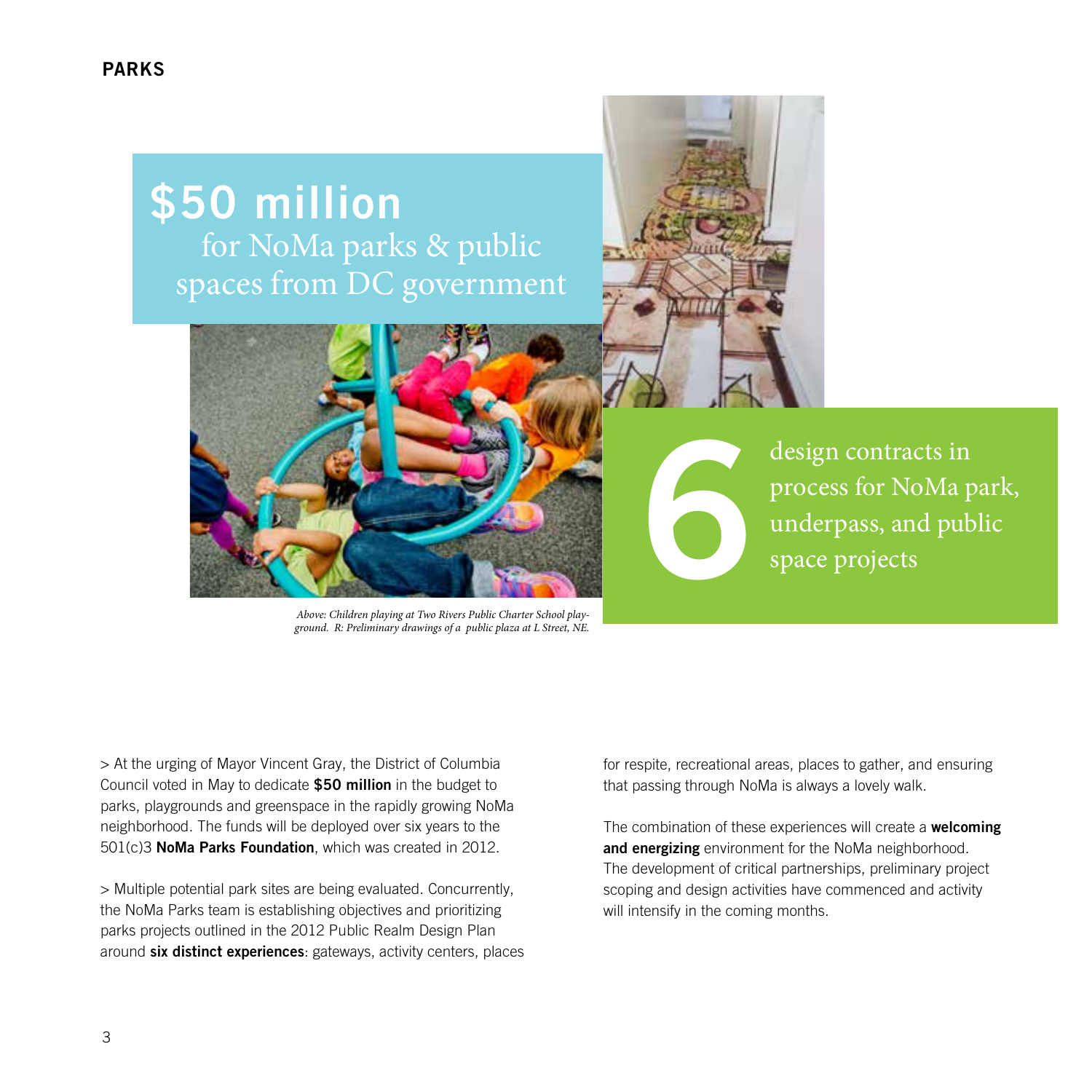#### FIRST STREET/PUBLIC REALM



*Above: DC Bocce behind 1200 First Street, NE. R: First Sreet, NE before construction started.* 



> First Street, NE is nearing the end of a complete makeover. For much of 2013, DDOT has been hard at work on a \$5.5 million streetscape overhaul from K Street, NE to New York Avenue, NE. New tree boxes, curbs, street lights and NoMa's first protected bike lane will all be completed in spring 2014.

> The BID started an on-street recycling program with a grant from Coca-Cola and the sponsorship of nearly a dozen properties. With 14 new, attractive recycling cans, the BID picked up 7,665 lbs of recycling in the program's first five months of operations.

> On the eastern edge of NoMa, arching tree-like arms now reach above the New York Avenue bridge toward the sky. The 52-foot-tall work, "Gateway Wings" by New Haven, Connecticut artist Kent Bloomer, welcomes visitors into the District at one of the city's most important gateways. The \$500,000 public art project was organized by DDOT and the Commission on the Arts and Humanities and was completed in August.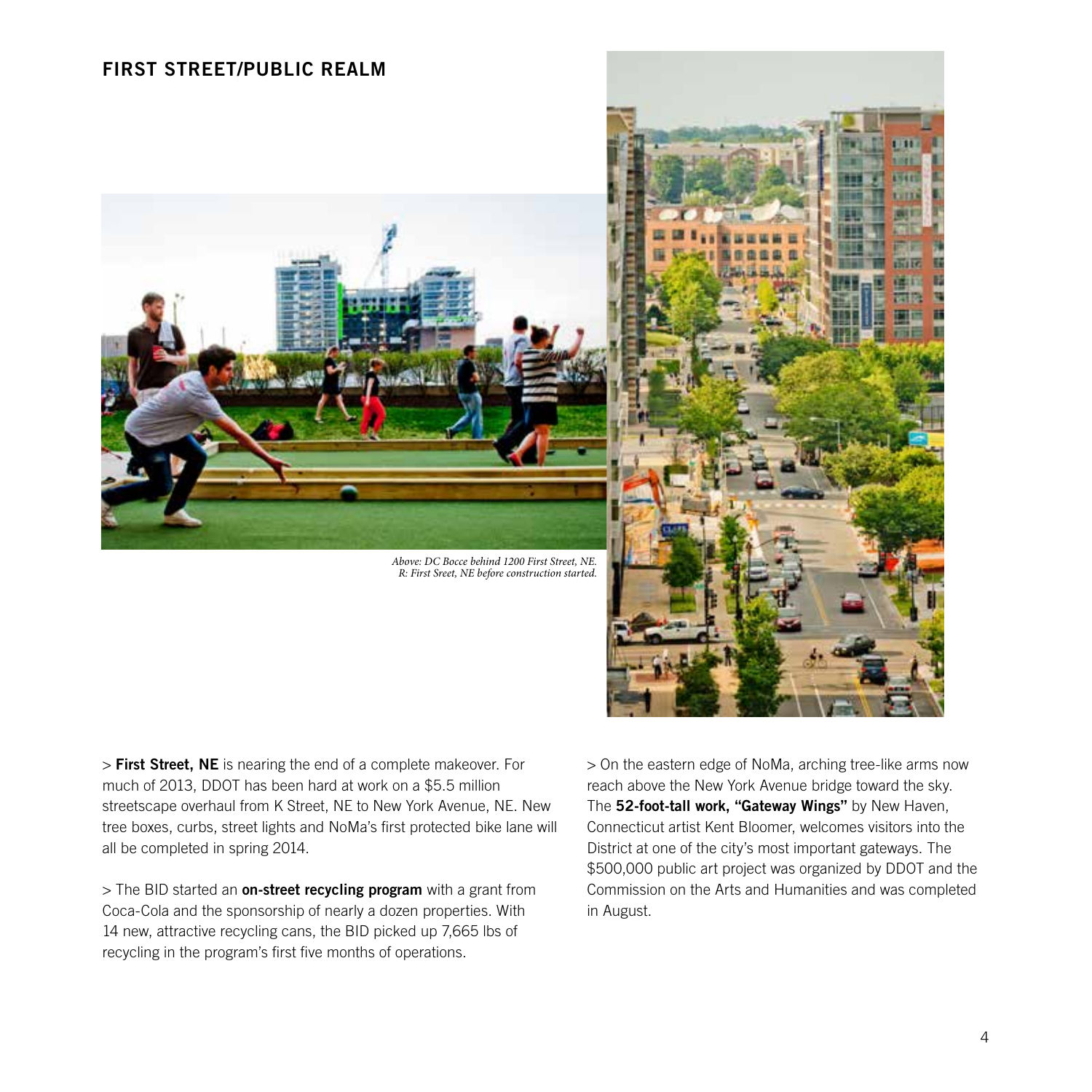2013 was NoMa BID's biggest year for events yet, with 17,000 attending NoMa BID-sponsored events. Highlights include:

> The inaugural **NoMa Beer Fest** attracted over 5,000 people with local beer, delicious food and fun activities in August.

> NoMa Summer Screen's Outlaw Heroes theme brought 500-1,200 people each week to a grassy lot on L Street.

> Concerts at the **Union Kitchen Lot** featured local bands and DJs.

> NoMa's Family Film Nights at Sursum Corda continued to be a great success, and the second annual NoMa July 4th Party was attended by more than 250 people.

**17,000 people** at  $50<sup>+</sup>$  free NoMa events 1,200 **twisting fans at Ferris Bueller's Day Off** 

**1,500 welcome bags given cyclists at NoMa's Bike to Work Day pit stop: 280 200 popsicles at PARK(ing) Day 82 food trucks/vendors at NoMa events to new tenants**

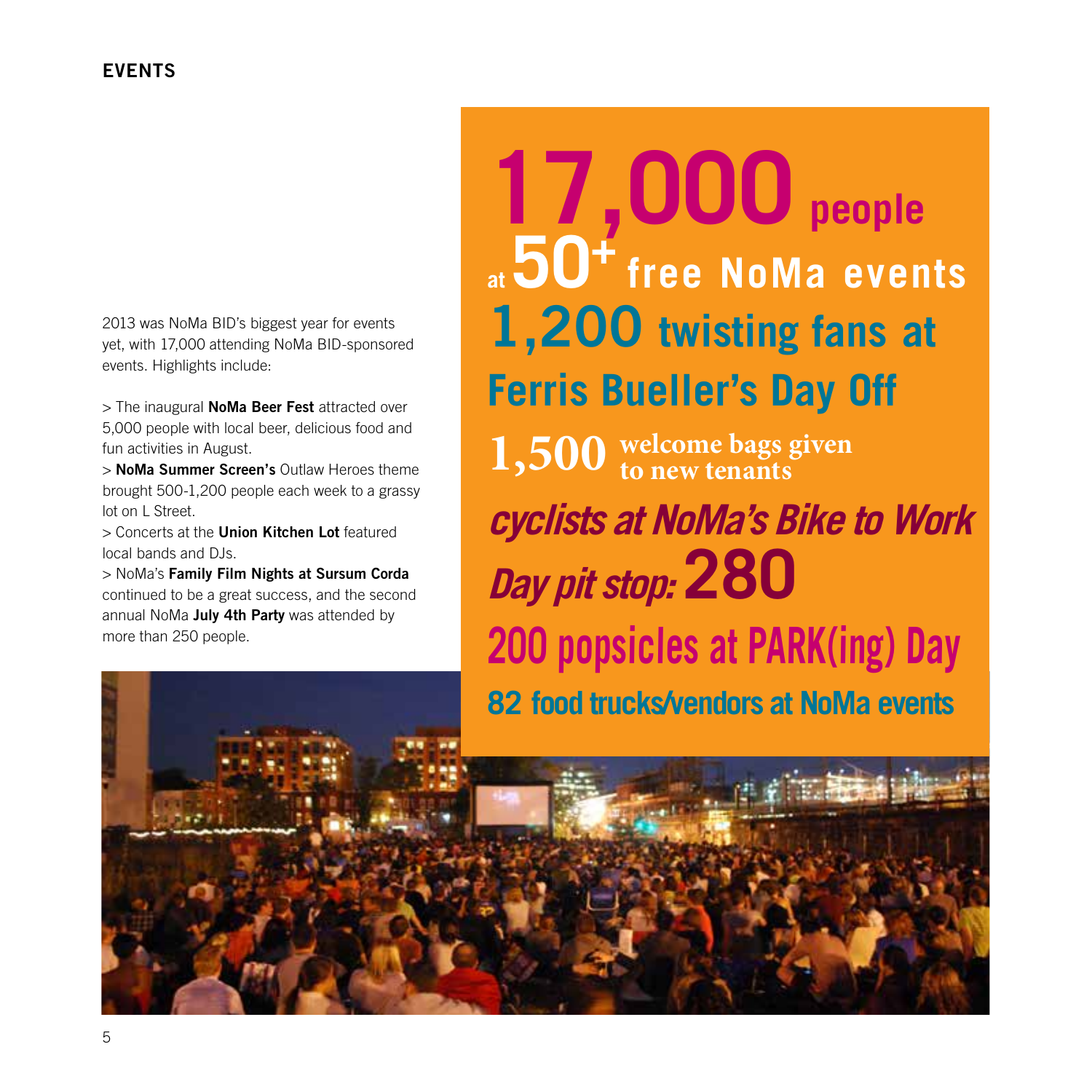#### MARKETING & ECONOMIC DEVELOPMENT



*L: NoMa Beer Fest featured local beer and was held on two parking lots owned by The JBG Companies. R: NoMa BID collaborated with members to sponsor the WDCEP development showcase.* 

The NoMa marketing team expanded their reach in 2013.

> Announced **NPR's** move to the neighborhood with hundreds of welcome packets and on-air ads.

> Using new survey information, BID staff created a new 'NoMa in Numbers' flier compiling key neighborhood and demographic statistics. The flier is regularly updated and available to BID members.

> Hundreds of new photos were added to the **professional** image library and made available to BID members.

 $>$  Social media continued to grow rapidly, to 1,620 Facebook friends, 3,941 Twitter followers and 4,554 e-newsletter subscribers.

> The team partnered with BID members to create the Live in NoMa campaign, highlighting the neighborhood's new apartment buildings. 48 ads were installed in Circulator buses. > 31% increase in annual visitors to NOMABID.ORG (202,000 unique visitors in 2013)

Created several new videos, which are available at www.youtube. com/nomabid:

> BID staff filmed and produced a video about Ibrahim Turayson, a Sierra Leone refugee and the organization's first ambassador who became a U.S. citizen.

> Collaborating with members, the BID highlighted NoMa projects at the Annual Meeting and Development Showcase of the Washington DC Economic Partnership, and debuted a new video about the neighborhood.

> BID staff filmed and produced a video short highlighting the fun at NoMa Summer Screen and NoMa Beer Fest.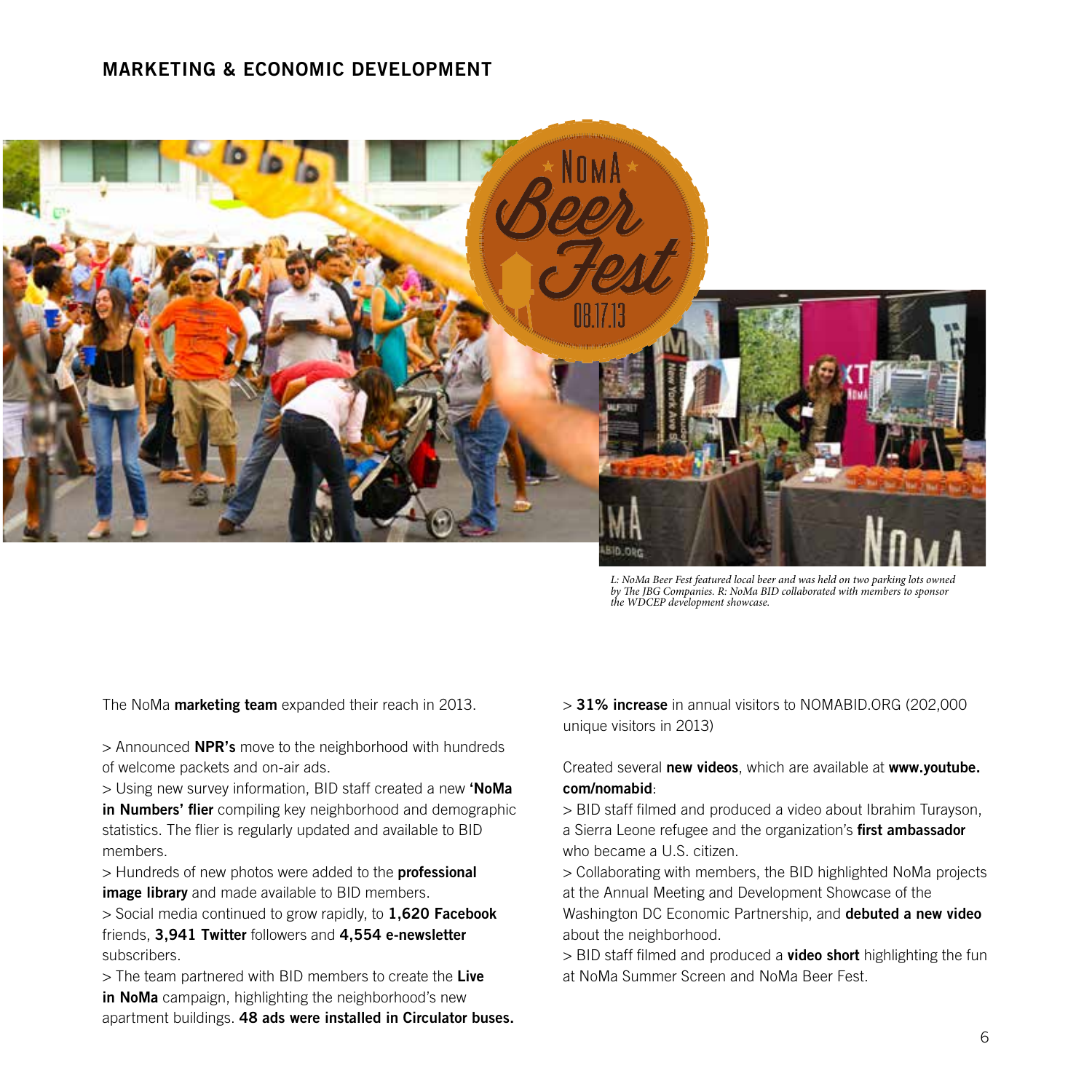#### PLANNING & ECONOMIC DEVELOPMENT



> In economic development, NoMa BID staff executed a detailed survey of NoMa BID workers and residents that garnered well over 1,000 responses and provided critical info about everything from retail preferences to educational attainment and transportation preferences for those living and working in the BID.

An ad hoc Retail Strategy Group comprised of BID members and retail brokers met quarterly to oversee a comprehensive retail strategy for the neighborhood.

> The group commissioned and received the **NoMa BID** Demographic Study & Report, prepared by Mosaic Urban Partners, that defined the NoMa Primary Market Area and provided demographic and economic information about the broader NoMa neighborhood.

> The Retail Strategy Group also encouraged additional popup events and renewed focus on retail activation efforts. As a result, the NoMa BID, with support through a grant from DC Office of Planning, created the Lobby Project, which brought comfortable furniture, artwork and events to 1200 First Street, NE.

The Infrastructure Committee oversaw a variety of planning studies and initiatives and met several times to discuss the following:

> The BID contracted consultants to study the possibility of converting M, L and Pierce Streets, NE to two-way streets from North Capitol to First Street, NE.

> DDOT is underway on the Florida Avenue Multimodal Transportation Study and the Office of Planning is finishing up the Mid-City East Small Area Plan, which could involve improvements at NoMa intersections at North Capitol Street, N Street, and Florida Avenue, NE.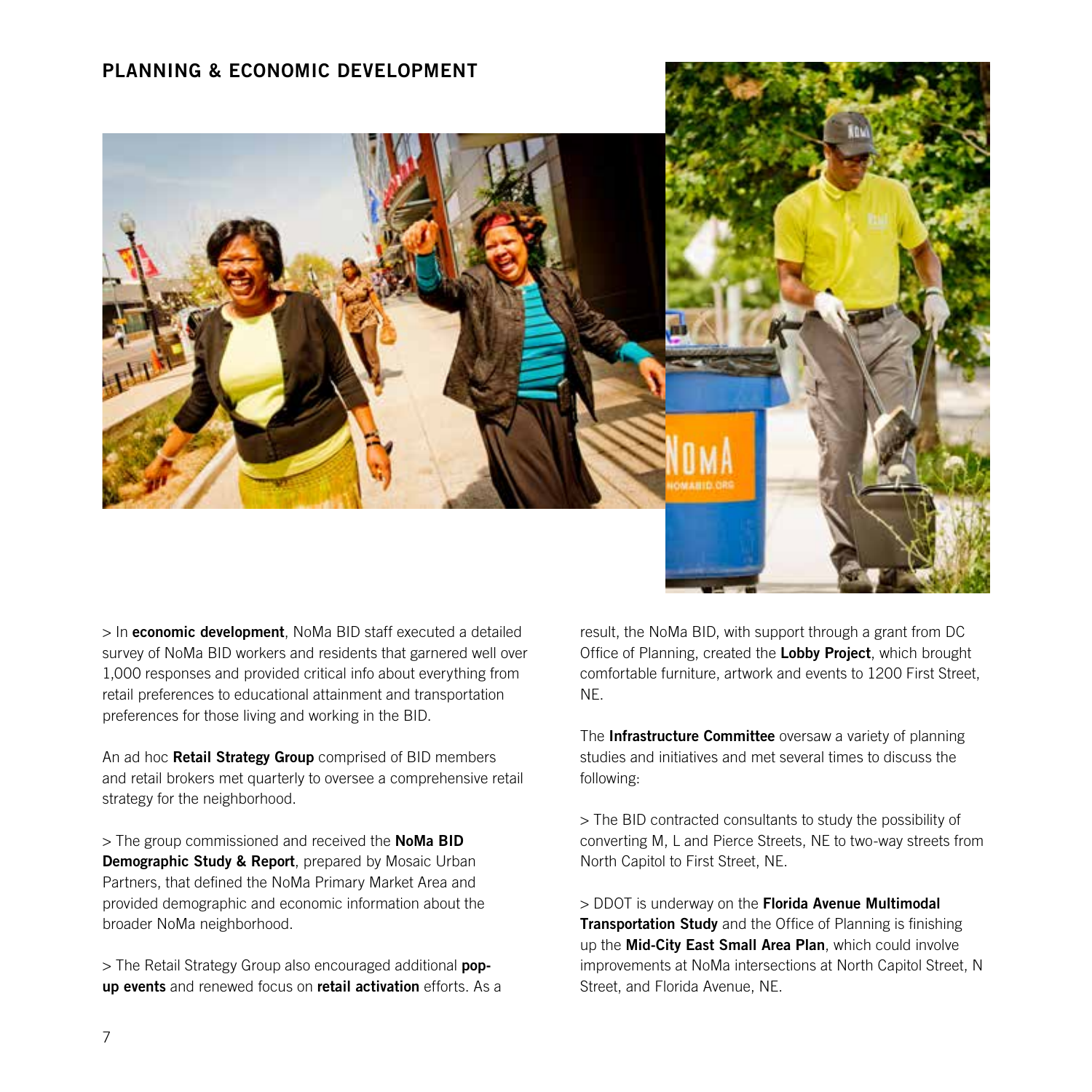#### ABOUT THE BID



# **798,000 lbs of trash removed 200 rosebushes planted 10,421: # people ambassadors helped** 40% drop in robberies

*Above: Ambassador Thomas Henderson chatting with a cyclist. Below, L-R: Sheryl Augustine, Galin Brooks, Curtis Clay.* 

#### NEW HIRES

> Sheryl Augustine joined the NoMa BID as Business Manager. Formerly Operations and Finance Director at 501cTECH, a nonprofit IT organization, Sheryl has more than fifteen years of nonprofit administrative and operations experience.

> Planning Manager Galin Brooks formerly worked on urban planning and BID formation projects in Brooklyn and Manhattan. Galin is an avid open space advocate with a background in community and economic development.

> Curtis F. Clay, AIA, joined the NoMa Parks Foundation as Director of Park and Public Realm Development. Formerly at Perkins & Will, Curtis will oversee the many initiatives underway for parks and public spaces in the neighborhood.

#### NoMa Crime Decreases

The NoMa BID continues to be one of the safest mixed-use neighborhoods in D.C., with crime dropping nearly across the board.

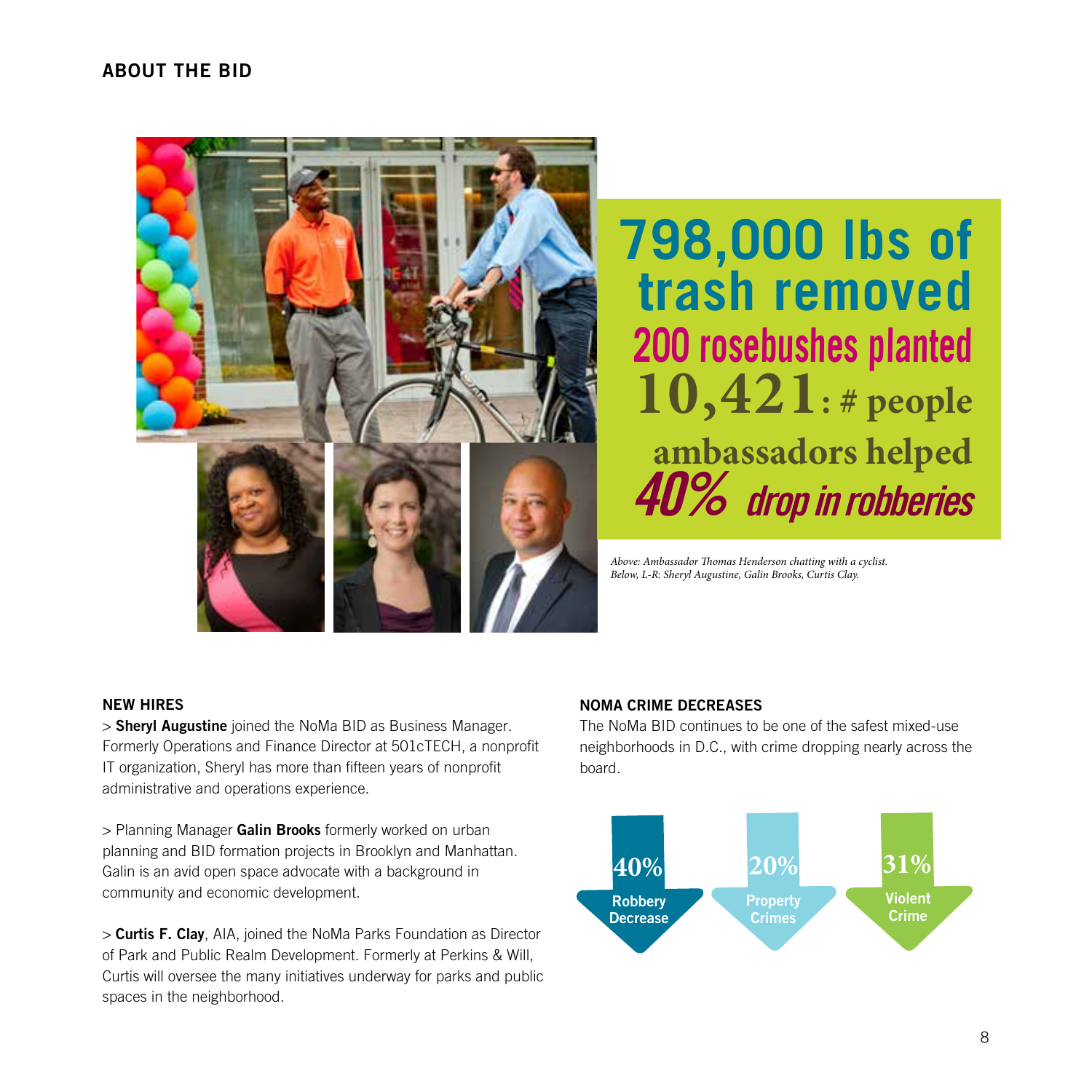### FINANCIALS

The NoMa BID's operations are funded by an assessment that applies to commercial property (including land and parking lots), residences of 10 or more units, and hotels.

### STATEMENT OF FINANCIAL POSITION

| <b>Assets</b>           | 2013      |
|-------------------------|-----------|
| Cash/Cash Equivalents   | 1,474,119 |
| Certificates of Deposit | 250,055   |
| Accounts Receivable     | 94,977    |
| Prepaid Expenses        | 17,729    |
| Deposits                | 19,574    |
| Property & Equipment    | 402,455   |
| <b>TOTAL ASSETS</b>     | 2.258.909 |

#### INCOME STATEMENT

| <b>Income</b>          | 2013      |       |
|------------------------|-----------|-------|
| <b>BID Assessments</b> | 1,897,786 | 82%   |
| Contributions          | 2,019     | 1%    |
| Grant Income           | 99,692    | 4%    |
| Contract Revenue       | 214,849   | 9%    |
| Interest & Dividends   | 1,483     | $1\%$ |
| Other Income           | 74,660    | 3%    |
| <b>TOTAL REVENUE</b>   | 2,290,489 | 100%  |

## LIABILITIES & NET ASSETS

#### Liabilities

| Accounts Payable & Accrued Expenses | 365,741 |
|-------------------------------------|---------|
| Deferred Revenue                    | 439,058 |
| Deferred Rent                       | 138.481 |
| <b>TOTAL LIABILITIES</b>            | 943.280 |

#### Net Assets

| Unrestricted Net Assets |  | 1,315,629 |
|-------------------------|--|-----------|
|-------------------------|--|-----------|

#### TOTAL LIABILITIES & NET ASSETS: \$2,258,909

#### Expenses

| Administration               | 525,395   | 23%  |
|------------------------------|-----------|------|
| Branding & Marketing         | 226,654   | 10%  |
| Cleaning & Ambassador        | 915,978   | 41%  |
| Events & Programming         | 192,356   | 9%   |
| Streetscape & Infrastructure | 254,459   | 11%  |
| Parks                        | 144,773   | 6%   |
| <b>TOTAL EXPENSES</b>        | 2,259,615 | 100% |

#### NET INCOME: \$30,874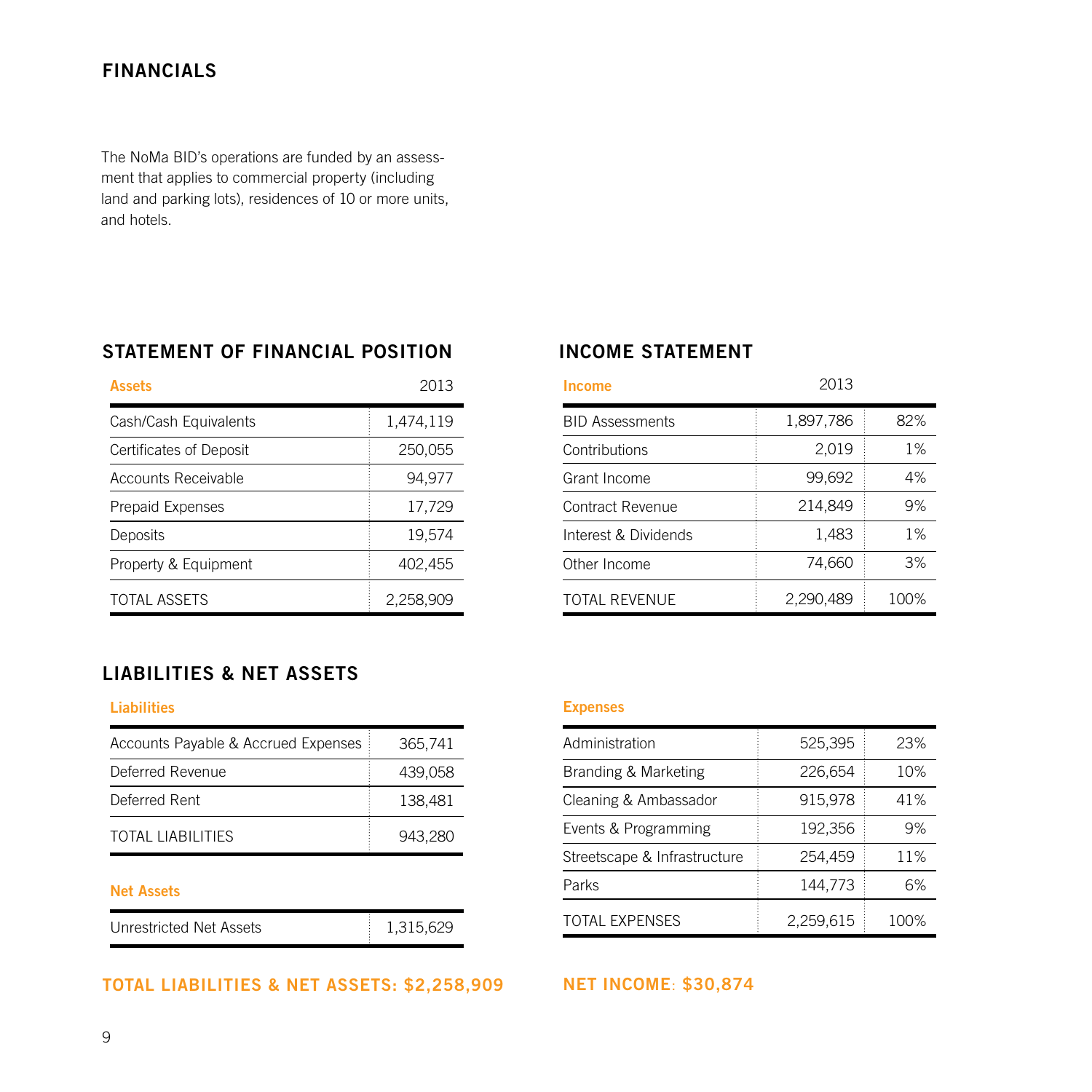#### STAFF & BOARD



*BID staff went to the Marriott Ranch for a picnic and an afternoon of horseback riding in August.* 

#### Board

#### *As of March 2014*

## Doug Firstenberg, Chairman StonebridgeCarras Charles (Sandy) Wilkes, Vice Chairman The Wilkes Company John Gordon, Treasurer **Polinger Development** Mike Smith, Secretary The Washington Center Machelle Behzadi Kaiser Permanente W. David Bevirt **Brookfield Office Properties** Darren Blue GSA Charlies Garner II CIM Group Duane Inskeep Harris Teeter Ernest Jarvis **First Potomac Realty** Joyce MacDonald NPR Dennis Paul **Paul Investment Co. LLLP** Fred Rothmeijer MRP Realty David Tuchmann Akridge Rob Ward Skanska

Photography by Sam Kittner, NoMa BID, & BID members

| <b>Staff</b> | Title | <b>Board</b> | <b>Company Name</b> |
|--------------|-------|--------------|---------------------|
|              |       |              |                     |

#### *As of March 2014*

| Robin-Eve Jasper   | President                                             |
|--------------------|-------------------------------------------------------|
| Curtis Clay        | Director of Park & Public Realm<br>Development        |
| Rachel Davis       | Director of Marketing & Events                        |
| Thomas Taylor      | Director of Operations                                |
| Sheryl Augustine   | <b>Business Manager</b>                               |
| Galin Brooks       | Planning Manager                                      |
| Otavio Thompson    | Hospitality Program Manager                           |
| Ali Newman         | Marketing & Events Associate                          |
| Benjamin Rickelman | Fconomic Research Associate                           |
| Anthony Green, Jr. | <b>Hospitality Ambassador Supervisor</b>              |
| Robert Walker      | <b>Hospitality Ambassador Supervisor</b>              |
| Tavonne Harrington | Hospitality Ambassador                                |
| Thomas Henderson   | Hospitality Ambassador                                |
| Pamela Jackson     | Hospitality Ambassador                                |
| Delonte Jones      | Hospitality Ambassador                                |
| Sam Rosales Mendez | Hospitality Ambassador                                |
| Donisha Moore      | Hospitality Ambassador                                |
| Nazir Nura         | Hospitality Ambassador                                |
| Cory Luster        | <b>Block By Block Clean</b><br><b>Team Supervisor</b> |